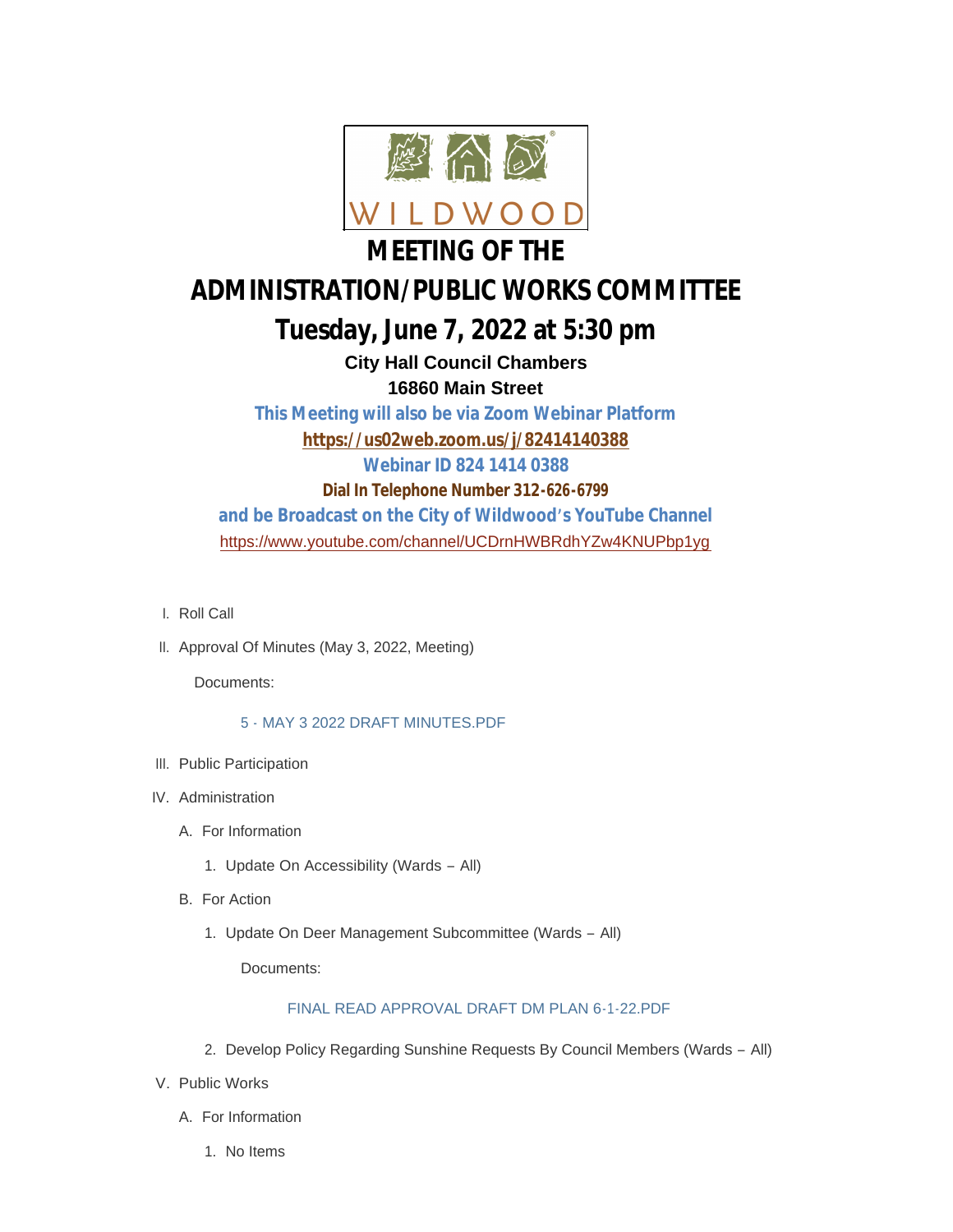- **B.** For Action
	- 1. Proposed City-Consultant Agreement For Preliminary Design Of Structure 3-107 On Wild Horse Creek Road (Ward 1)

Documents:

#### [CITY CONSULTANT AGREEMENT WITH COCHRAN ENGINEERING FOR](https://www.cityofwildwood.com/AgendaCenter/ViewFile/Item/32737?fileID=34816)  PRELIMINARY DESIGN OF STRUCTURE 3-107.PDF

2. Proposed City-Consultant Agreement For Design Of Route 109 Sidewalk From Manchester Road To South Of Viola Gill (Ward 8)

Documents:

[PROPOSED CITY CONSULTANT AGREEMENT FOR ROUTE 109](https://www.cityofwildwood.com/AgendaCenter/ViewFile/Item/32738?fileID=34817)  SIDEWALK.PDF

3. Recommended Projects For TAP Federal Funding Applications (Wards 5 And 8)

Documents:

#### [RECOMMENDED PROJECTS FOR TAP FEDERAL FUNDING](https://www.cityofwildwood.com/AgendaCenter/ViewFile/Item/32740?fileID=34819)  APPLICATION.PDF

- VI. Topics For Inclusion On Future Agendas Proposed Timeframe
	- A. Develop Resident Survey For 2022 (Wards All) (Start July 2022)
	- B. Review Of City Clerk And City Administrator Performance Appraisal Process (Wards -All) (July 2022)
	- C. Develop/Review Social Media Policy (Wards All) (July 2022)
	- Consideration Of Sewer Lateral Insurance Program (Wards All) (August 2022) D.
- VII. Miscellaneous
- VIII. Next Meeting: Tuesday, July 5, 2022, At 5:30 Pm
- IX. Adjournment

### **If you would like to submit a comment regarding an item on this meeting agenda, please visit the** [Form Center](https://www.cityofwildwood.com/FormCenter/City-Council-Comment-Forms-22/Council-Administration-and-Public-Works--153)**.**

The Council Administration/Public Works Committee Will Consider and Act upon the Matters Listed above and Such Others as May Be Presented at the Meeting and Determined to Be Appropriate for Discussion at That Time.

*Notice is hereby given that the Administration/Public Works Committee may also hold a closed meeting for the purpose of dealing with matters relating to one or more of the following: Legal Actions, Causes of Action, Litigation or Privileged Communications Between the City's Representatives and its Attorneys [RSMO 610.021(1) 1994]; Lease, Purchase or Sale of Real Estate [RSMO 610.021 (2) 1994]; hiring, firing, disciplining or promoting employees by a public governmental body [RSMO 610.021 (3) 1994]; bidding specification [RSMO 610.021 (11) 1994]; sealed bids and related documents, until the bids are opened' and sealed proposals and related documents or any documents related to a negotiated contract until a contract is executed, or all proposals are rejected [RSMO 610.021 (12) 1994];*